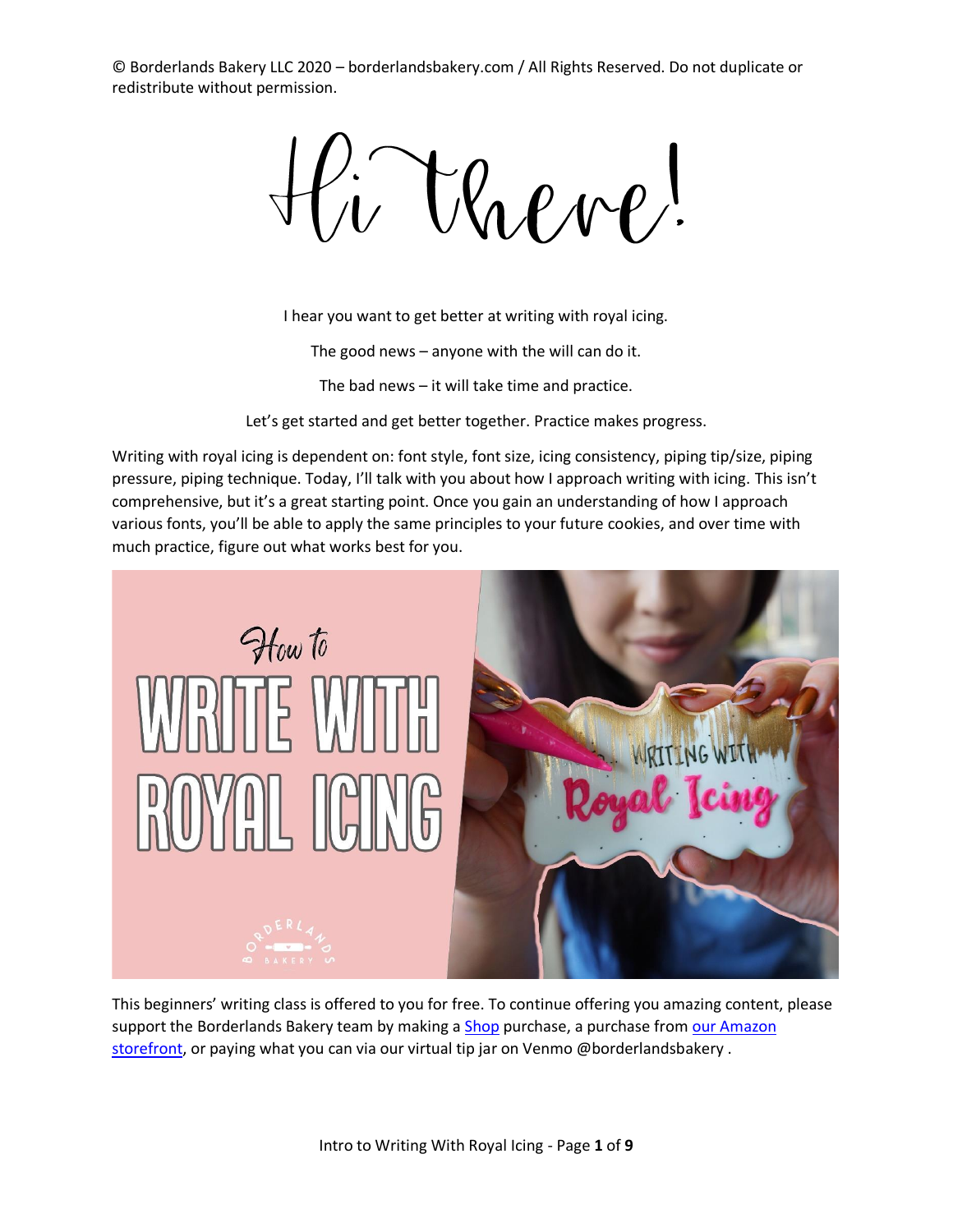This is how I personally approach writing. As you get comfortable, you may find you prefer different techniques. If you're a seasoned cookier, you may prefer different techniques from me. I'm not here to delineate what is "right" or "wrong"; simply here to share my experience.

I always tell people that the best thing they can do is print out some practice sheets, stick them into some sheet projectors and practice. You can also pipe directly on your printed sheets! You can find both [full and half size sheet protector sizes on amazon!](https://amzn.to/2zwHFWV) No wasted cookies. Practicing is also a great way to use up any extra icing you might have. You may also use the sheet protector (or even cello bag) as a way to create [Royal Icing Transfers](https://borderlandsbakery.com/cookie-decorating-resources/royal-icing-transfers-endless-possibilities/) (see my post on tha[t HERE\)](https://borderlandsbakery.com/cookie-decorating-resources/royal-icing-transfers-endless-possibilities/). I'm going to run you through a series of examples where I talk you through my approach for writing with icing. My hope is that you'll see a pattern in how I think, and then apply the same approach for attacking YOUR next lettering project.

While you can practice writing on sheet protectors until you're blue in the face, mimicking the EXACT same font on a cookie can be enhanced by a projector. There are some VERY affordable projectors on the market now such as the ones with great reviews on **Amazon**. Click **HERE** for my post regarding projectors. I show you how I angle it for best view of the projection and holy smokes – I am like 3 inches away from the cookie when I work on it. So yeah, get close to your cookie.

What if you don't have a projector? Check out YouTube for some ideas on what you can do: [https://www.youtube.com/results?search\\_query=tracing+on+cookies+without+a+projector](https://www.youtube.com/results?search_query=tracing+on+cookies+without+a+projector)

I have never used a piping tip while writing with icing. I use my tipless bags and trim the tip to the exact size needed for the project. See how I approach this in [my video.](https://youtu.be/Y5otA_VTzQk) Learning how much of your bag to trim off comes with practice, but a starting point is to match up the size of the hole with the width of the thinnest line in your text.

To this day, to ensure consistency in writing, I use a projector. I know people who are able to freehand such as the amazing [@maddiescookieco,](https://www.instagram.com/maddiescookieco/?hl=en) but not everyone is a unicorn. I adore and respect Maddie, and I didn't tell her ahead of time that I was going to single her out… But going free hand is possible. Some of us have some innate talent, and for those of us not born with it, we have to put in extra time and effort.

Some skills I think you should already have before we get into the technicalities: general understanding of icing consistencies, be comfortable outlining and piping medium-complexity shapes and designs.

Make sure you ALSO watch our [video](https://youtu.be/Y5otA_VTzQk) for a visual demonstration of the techniques described below. It is a huge help to see it in action, in addition to reading.

Also, where to find fonts? Do an internet search for free fonts and you'll get a TON, including dafont.com. But honestly, my most favorite fonts were purchased. You can check [fontbundles.net](https://fontbundles.net/rel=D63n50) for frequent deals of popular fonts, and other fun lettering designs you can transcribe onto your cookies! You can also google for something like "Happy Mother's Day typography" and get a good selection of options or purchase from a stock photo website like shutterstock.com . One of my favorite cookie shops such as [Kaleidacuts](https://www.kaleidacuts.com/collections/downloads) has a selection of original lettered designs you can use with purchase! In any case, try to give credit where credit is due and ask for permission to reproduce someone else's art when applicable.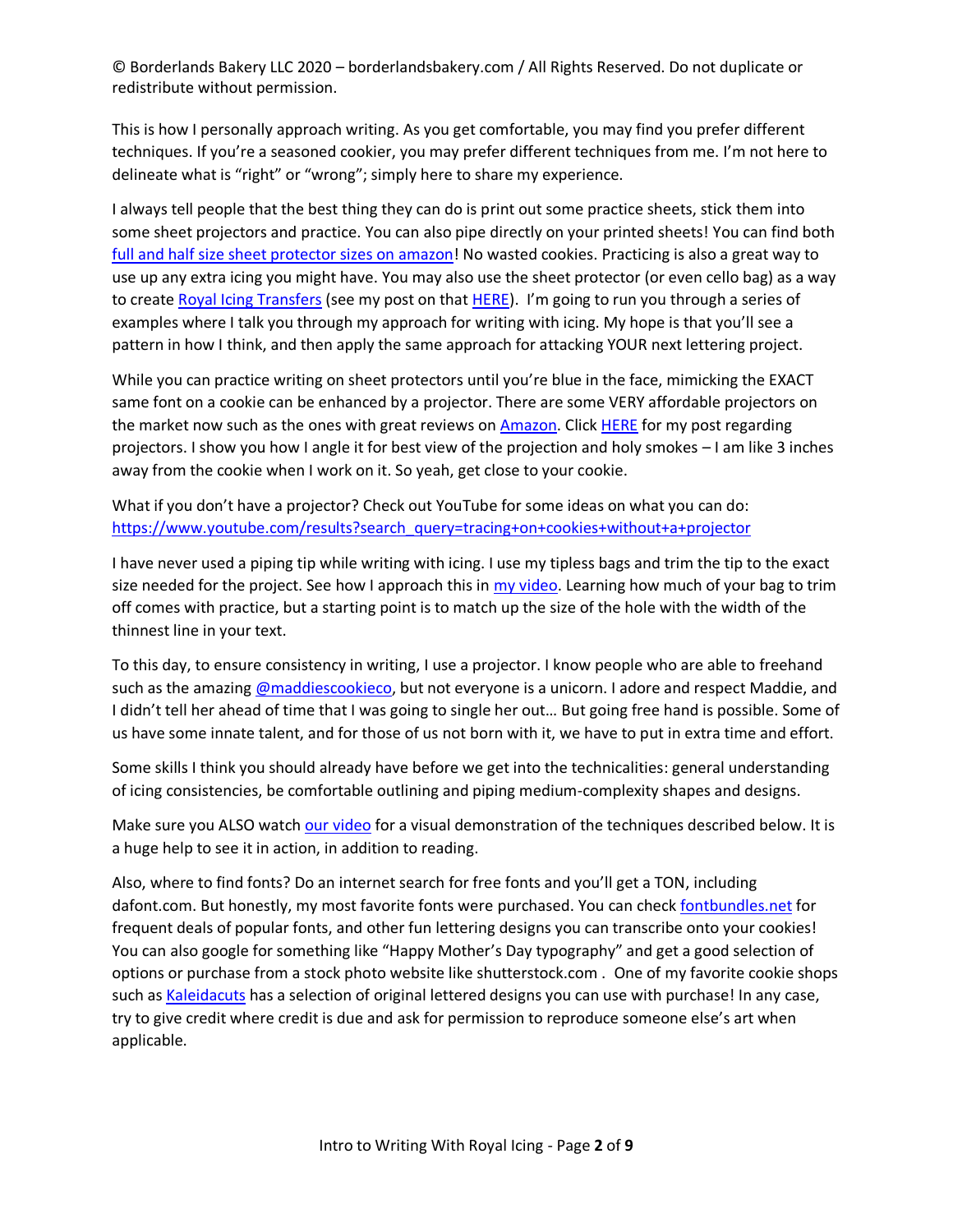Fonts come in two main types—single width (most basic type fonts), varied width (most lettering or calligraphy style fonts).

### THIS IS THE SUPER POPULAR RAE DUNN STYLE FONT

And this is what I call a single width font. Depending on the size, you'll want to vary your technique. Have a 20-25 second icing (slightly runnier than toothpaste consistency) prepped and cut your hole size small to begin, making it bigger as needed. The size of the hole you cut should match the width of the font. This depends on how large your text is! If your font is big enough, you can use a drag and drop motion. If the text is really small, you'll get more control if you keep your piping tip barely touching the surface, and simply dragging it across the lettering using very little pressure. PS—the name of this font is The Skinny but I bet if you google "rae dunn fonts", you'll get a bunch of options.

# $HHS SS A BIGGR SIP$ SMALLER TEXT, SAME FONT, DIFFERENT TECHNIQUE

With the larger font, I use mainly the drop and drag technique for the longer lines. For small lines such as the horizontal line connecting the two vertical lines on the "H", I like to place my piping bag almost directly on the cookie. Make sure to clean you piping tip often, by pinching the tip, never wiping, as that will ruin your tip. When the tip is small, the icing dries faster. Any dangling icing can cause your line to come out the piping bag wonky If your tip is absolutely too small, this can cause your icing to curl as well.

You want to make sure that your consistency is not so thick that it does not adhere to the surface of the cookie—this results in it flaking off when it dries. It also helps to pipe onto a surface that's still tacky (Imagine a flood layer that's been dried for 20 min in the dehydrator, read about that [HERE\)](https://borderlandsbakery.com/cookie-decorating-resources/best-food-dehydrator/), or something dried for a few hours at room temp- your detail layer will adhere better that way! Bonus: Your icing will dry faster and shinier.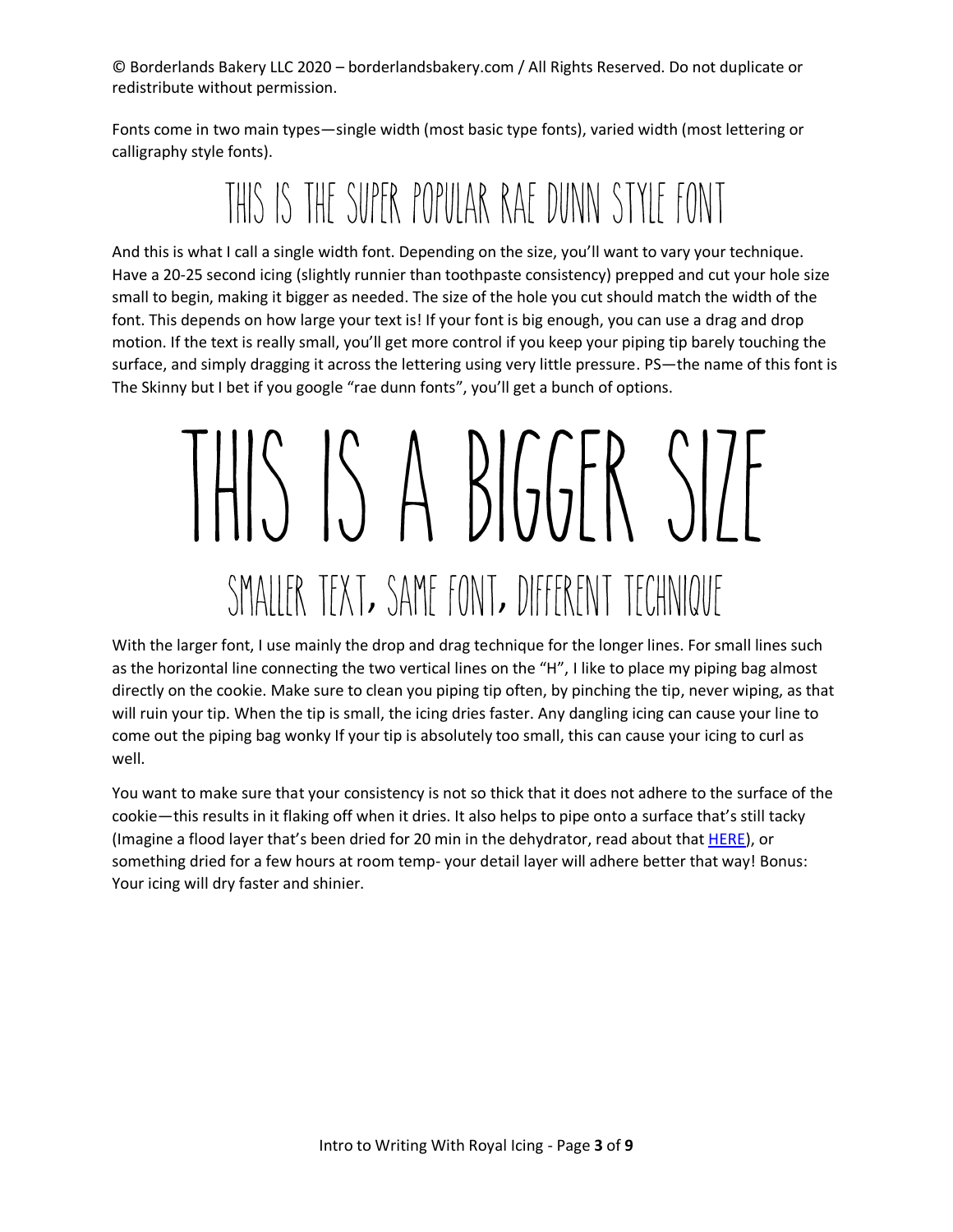

And to throw it out there, not all fonts need to be written in icing to look amazing. Here, I'm using [a Food Doodler](https://amzn.to/3dSqdLg) pen for that Rae Dunn style font!

Let's look at a different, but predominantly single-width font like

## THIS WGIRD RUT GUTG FONT IT'S GALLOP: GLN HOROPY ROSTORO2 (WUT?)

For squirrely, mostly single width fonts like this, I limit my drag and drop—because we have so many of those little dangly things at the end of the text. And lots of abrupt turns. It would work for curly and single "stroke" letters like I, U or W or T, but for like E, B,F, S, I would want to get close and really follow the lines. However, if it's thick enough, I'll start with a drag and drop, then "fill in" the extra space and I show in [the video.](https://youtu.be/Y5otA_VTzQk) You can also use a scribe to carefully drag out the dangly bits if your piping tip is cut too wide!

OK so what about SUPER F-ING thin lines?

Like this beauty of a fout called Attila Regular?

This is the crazy shit that incredible people lik[e @downtowndoughto](https://www.instagram.com/downtowndoughto/) are known for. Clean, super thin lines. I believe Megan also offers workshops and will teach this to you, but here is how I approach these fonts…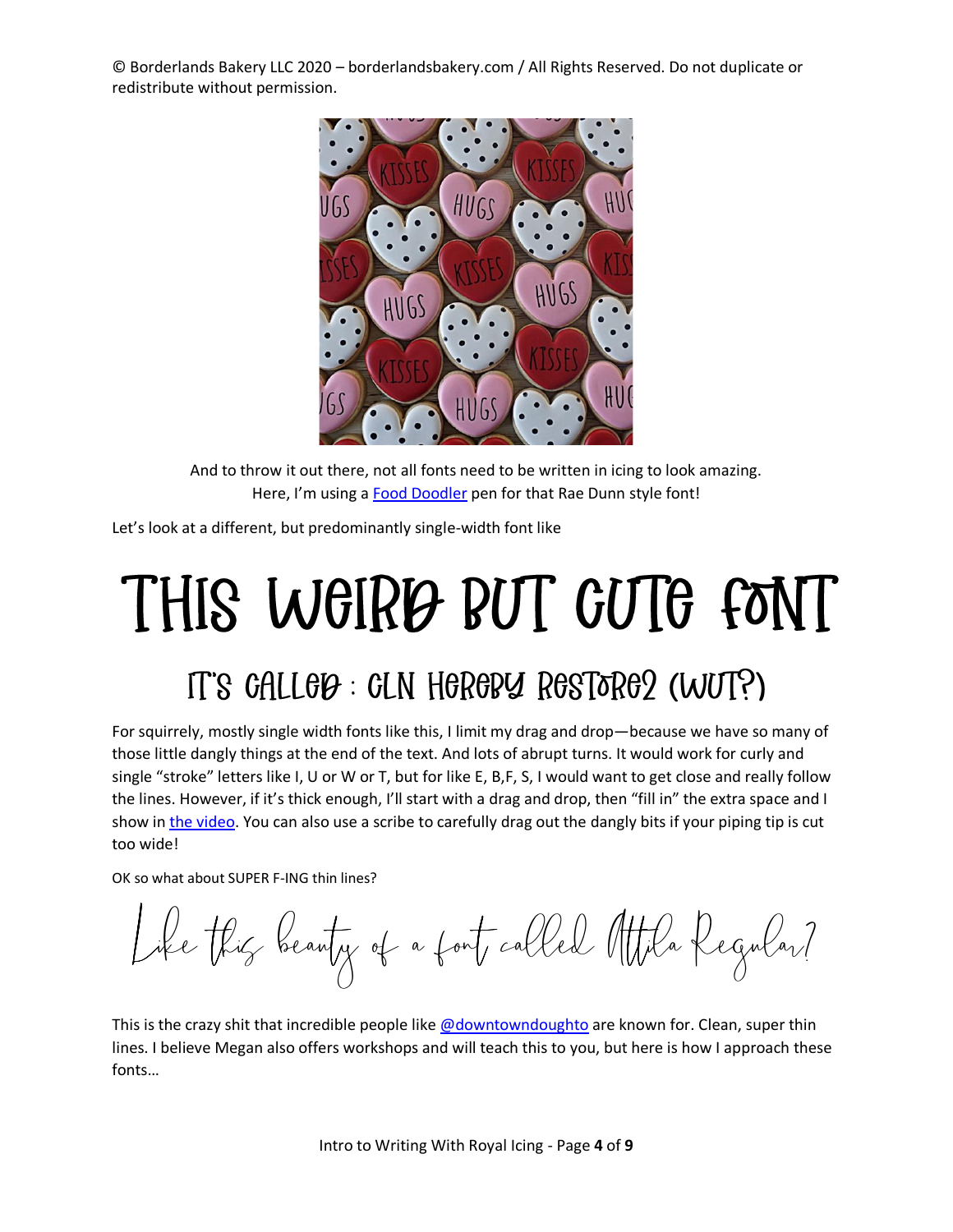I like to use a combination of methods for swirly, thin fonts like this. I lift, drag and drop for the long strokes, and for the short strokes, keep my piping bag just above the piping surface.

I think the thinner fonts are a bit harder to master than the hand written/calligraphy type fonts. Consistency is always important but this one also requires you to have pretty good control of your icing. Using a super tiny tip (or our [awesome tipless bags\)](https://borderlandsbakery.com/product-page/tipless-piping-bags-s-or-m-100-pcs/), snip off a bit and start playing around. Make sure your piping tip is always clean to prevent icing curling—pinch the tip to clean (never wiping, as that will ruin your tip over time). Sometimes. you'll get some chunks of powdered sugar or meringue powder and it stretches the tip upon exit, no worries, simply transfer icing to a new bag if your tip gets messed up. Make sure your piping bag doesn't have a seam to impact the icing stream exiting the tip.

Let's start with a larger size word like:

Congra

As I demonstrate i[n my YouTube](https://youtu.be/Y5otA_VTzQk) video, I drag/drop the curve of the big "C", and part of the "o", but have my piping bag very close to my cookie for the small parts of the "o". I always touch down and/or release my piping bag when there's a sharp change in direction. Once you try both 'distanced' and 'close' techniques, you'll find what you prefer. YOU may not like what I like, and that can only be discovered by repetitions. Again, make sure you clean off your piping bag often.

TBH I would avoid going small with already TEENY TINY lines like this—it would have to be a super thin line (read: small ass hole in the bag), and it would be massively challenging. IF I'm piping a small word with thin lines, I barely apply pressure and gently drag my piping bag across the surface of the icing, tracing the font.

OK, so what about the ever popular "hand lettering" or "calligraphy" style fonts? These are what I like to call variable width fonts.

## Like this one?

Notice—if you were writing these letters as you normally would with pen and paper, "down" strokes are thick, "up" strokes are thin. If this is relatively large and thick, I would outline, and then fill in the wider parts as I demonstrate in [my video.](https://youtu.be/Y5otA_VTzQk) You can choose to go with 2 consistencies, but I prefer a single, thick as you-can-possibly-get-it-to-still-settle consistency. I call this ATAP - As Thick As (practically) Possible. The consistency is so thick that it will NOT settle without the use of a scribe! This helps to reduce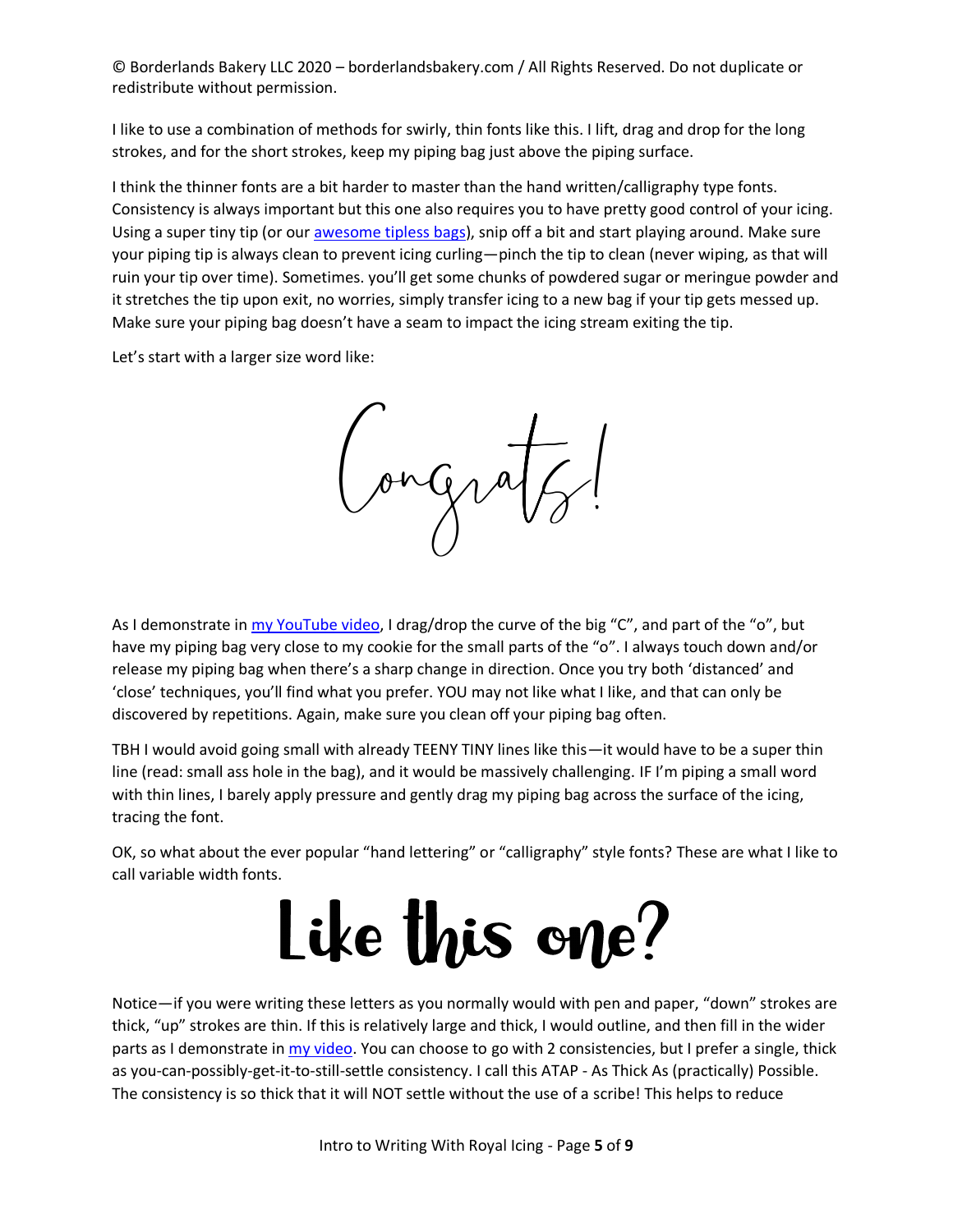cratering—which can also be reduced by getting your freshly detailed cookies in front of a fan or into a dehydrator ASAP. You can also omit corn syrup and glycerin in your icing to reduce cratering (lots to do with surface tension, a whole different topic). Another option is to add some base squiggles to amp up the structural integrity of the icing, as we often seen fellow cookie queen [@corriannes\\_custom\\_cookies](https://www.instagram.com/coriannes_custom_cookies/) do! You'll see me use this technique in the Monogram M later for the wide sections.

Pro tip- If your consistency is a tad off and you're getting ripples as you pipe, SOMETIMES, it's possible to salvage by gently dabbing down tips icing of with a SLIGHTLY wet finger.

#### If we're using the same font but going smaller

I would change up my technique to pressure piping. PS this font is called KH Mellow Yellow Butterball.

I would apply more pressure on downward strokes (more icing comes out so we get a thicker line) and less pressure on up strokes (less icing comes out, thinner line).

## THIS FONT IS CALLED ~RAIN ON"

And it's a combo of techniques if the squirrely font plus varied width. However, if we have



big word on a cookie, I'd outline (maybe add squiggles in the middle depending on how thick the lettering is) and flood to get as much of puff as possible. And of course, get that in front of a fan or dehydrator ASAP to prevent cratering. This same approach goes for large monograms:

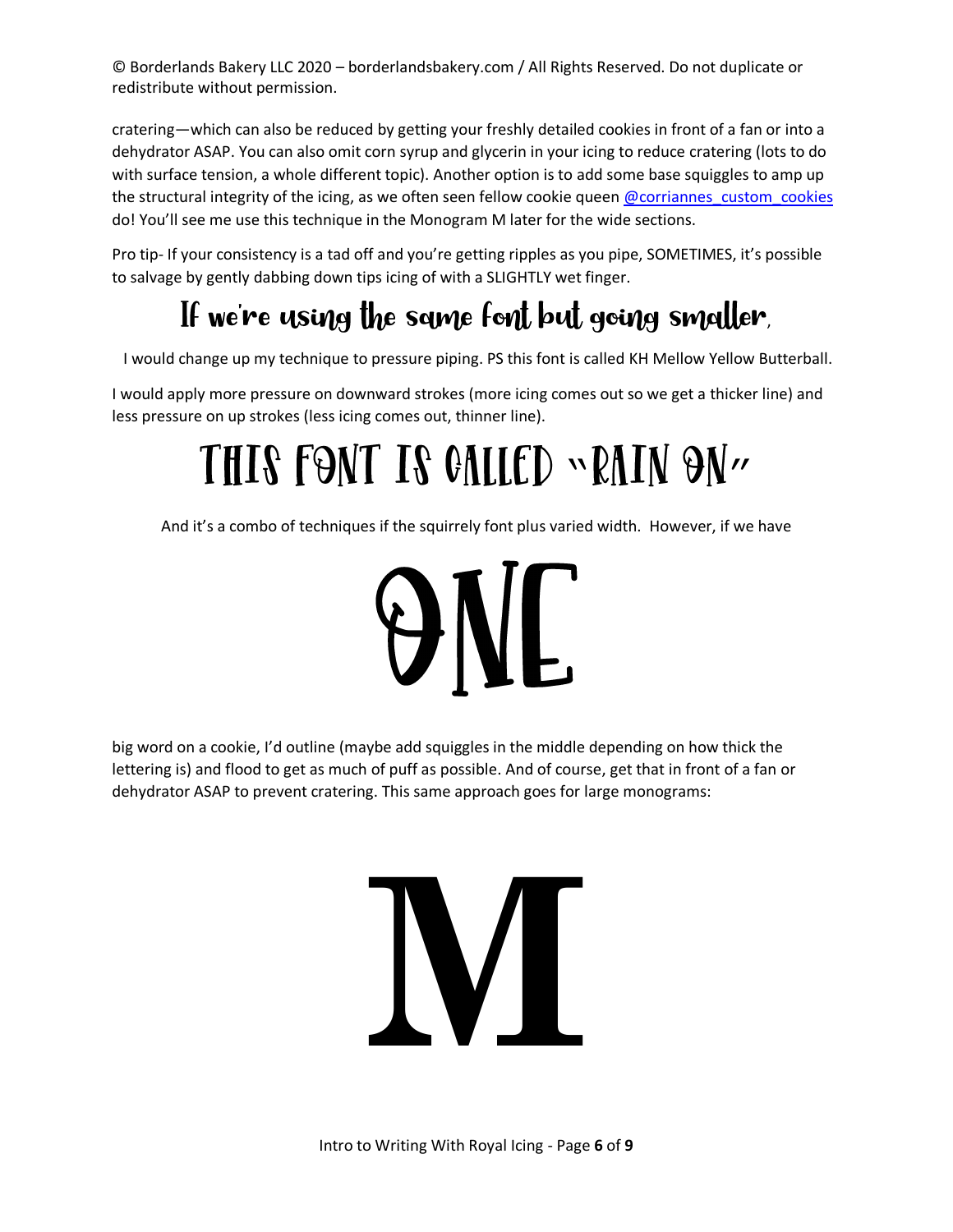Some culprits of cratering can be: under-beaten meringue powder/icing, too much corn syrup, too much vegetable glycerin, too much food color, too much flavoring. If you've left your icing sitting around too long your container or piping bag, that can also cause craters because your icing has become to separate and all the air has risen to the top (physics and gravity at work, this is normal). Make sure your icing is mixed well before using for text to reduce chances of craters. I usually dump it out, remix to ensure consistency is still OK, and rebag it.

If you are still getting cratering after trying all these things, time to revisit your icing recipes. To identify the cause of your specific issue, change on parameter at a time, and write down all your results to help with troubleshooting.

### IF IT . S A SMALLER VERSION OF THE SAME FONT,

I'm honestly going with varied pressure piping.

Varied width fonts are also common for fancier, hand lettered or calligraphy type fonts and graphics like the following (FYI these are all googled stock images, I don't own them and they are only here for demo purposes):

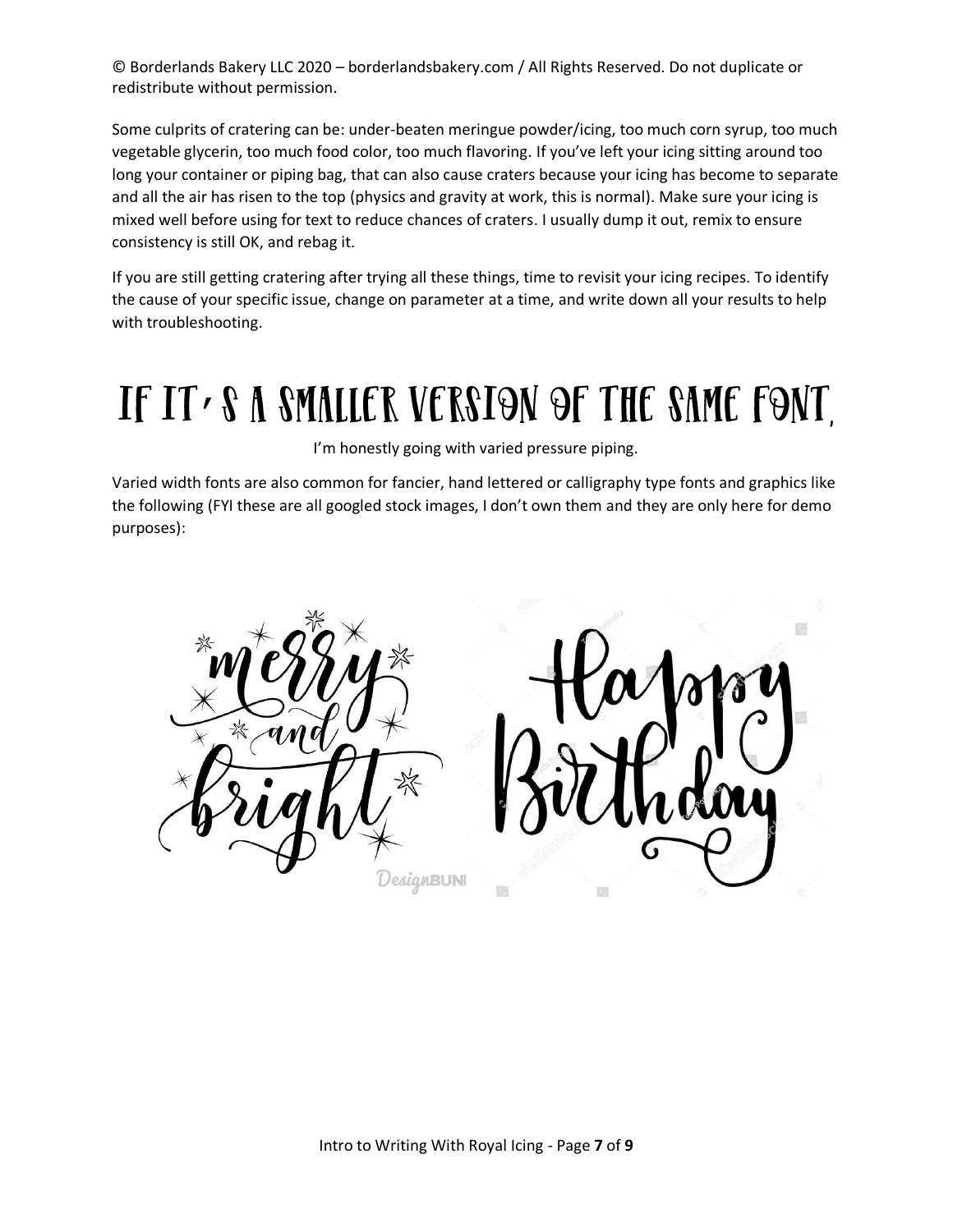

Please watch [this video](https://youtu.be/Y5otA_VTzQk) that we put together for you—basics of writing with icing. It contains many examples of writing and I talk you through my approach for each.

#### [CLICK HERE](https://youtu.be/Y5otA_VTzQk)

for our video: Intro to Writing with Royal Icing – and please like, comment and subscribe to our YouTube Channel! It helps us so much!

Final words: I know. That was a TON of info. But if we can summarize it, please remember the following as Lisa's tips for writing with icing:

- As with all forms of cookie decorating, icing **consistency is key** and takes the longest to figure out – please give yourself lots of time and practice to learn this skill.
- As a general rule of thumb—use icing that's ATAP As Thick As (practically) Possible. For thinner lines, it should be a little runnier (think 15 second icing vs. like 25 seconds+) so that it can adhere to the cookie surface without flaking off when drying.
- Trim your piping bag tip to match the width of the smallest width of your text.
- For "single width" large letters: drag, let the icing fall behind you and only touch down for sharp changes in direction or when there are tiny lines where it's hard to control the drag and drop.
- For "single width" small letters: keep your piping bag close to the surface and trace, using very little pressure.
- For "varied width" large lettering/monograms:
	- $\circ$  If it's a huge monogram, outline, flood, and get it in front of a fan or dehydrator ASAP to reduce chance of cratering—make sure icing is ATAP!!
	- o If it's a smaller design, feel free to find what works for you- outline, or varied pressure technique
	- $\circ$  If using varied pressure technique, it is usually more pressure on the down strokes, less pressure on the up strokes